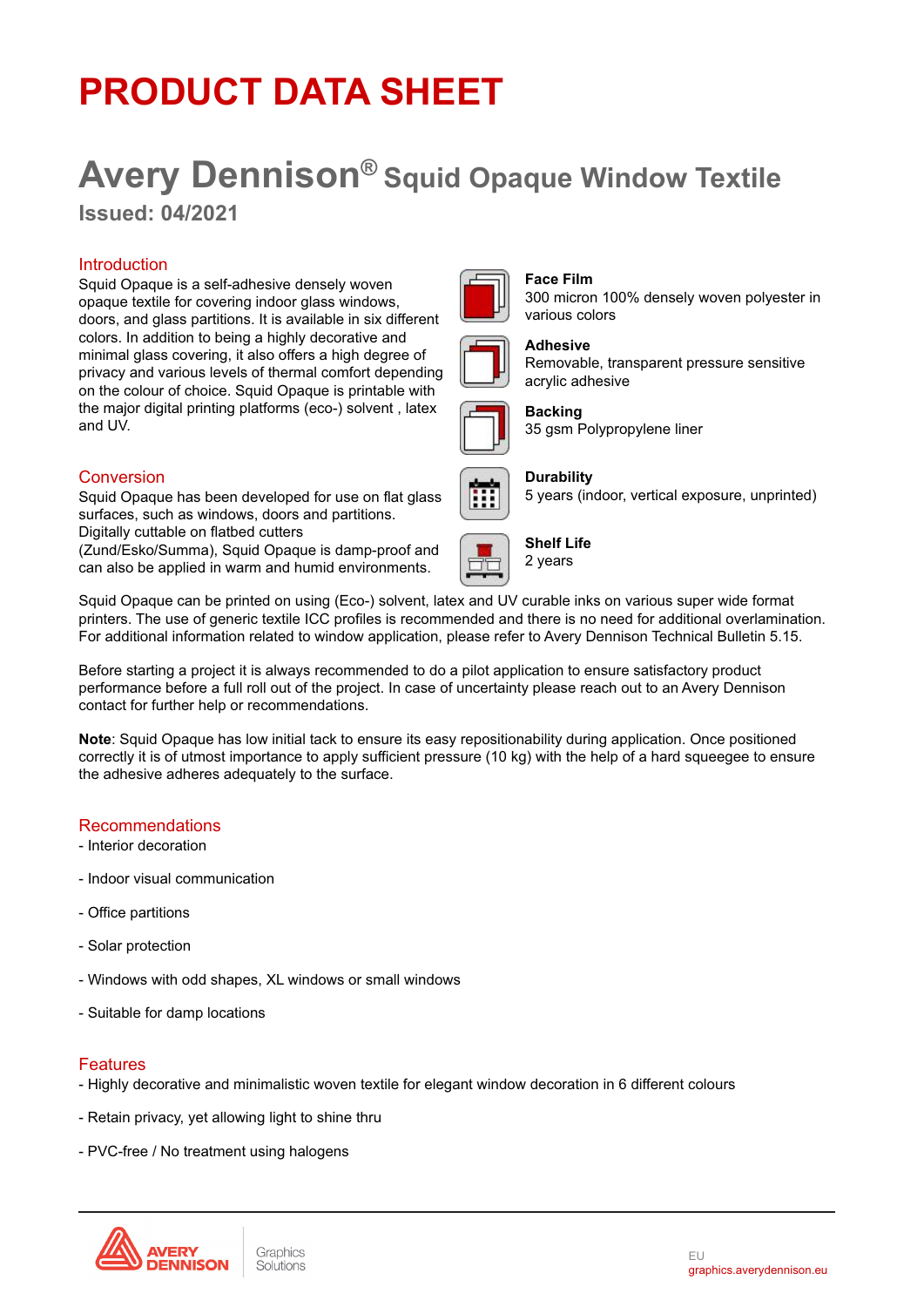- Exclusive design opportunities with excellent printability across all major digital platforms
- Easy to apply, maintain and remove
- Antibacterial / antifungal properties
- Oeko-Tex® Standard 100
- Fire Classification rating of B-s1, d0 according to EN13501-1

**Note**: Please refer to your Avery Dennison contact for more information about glass compatibility

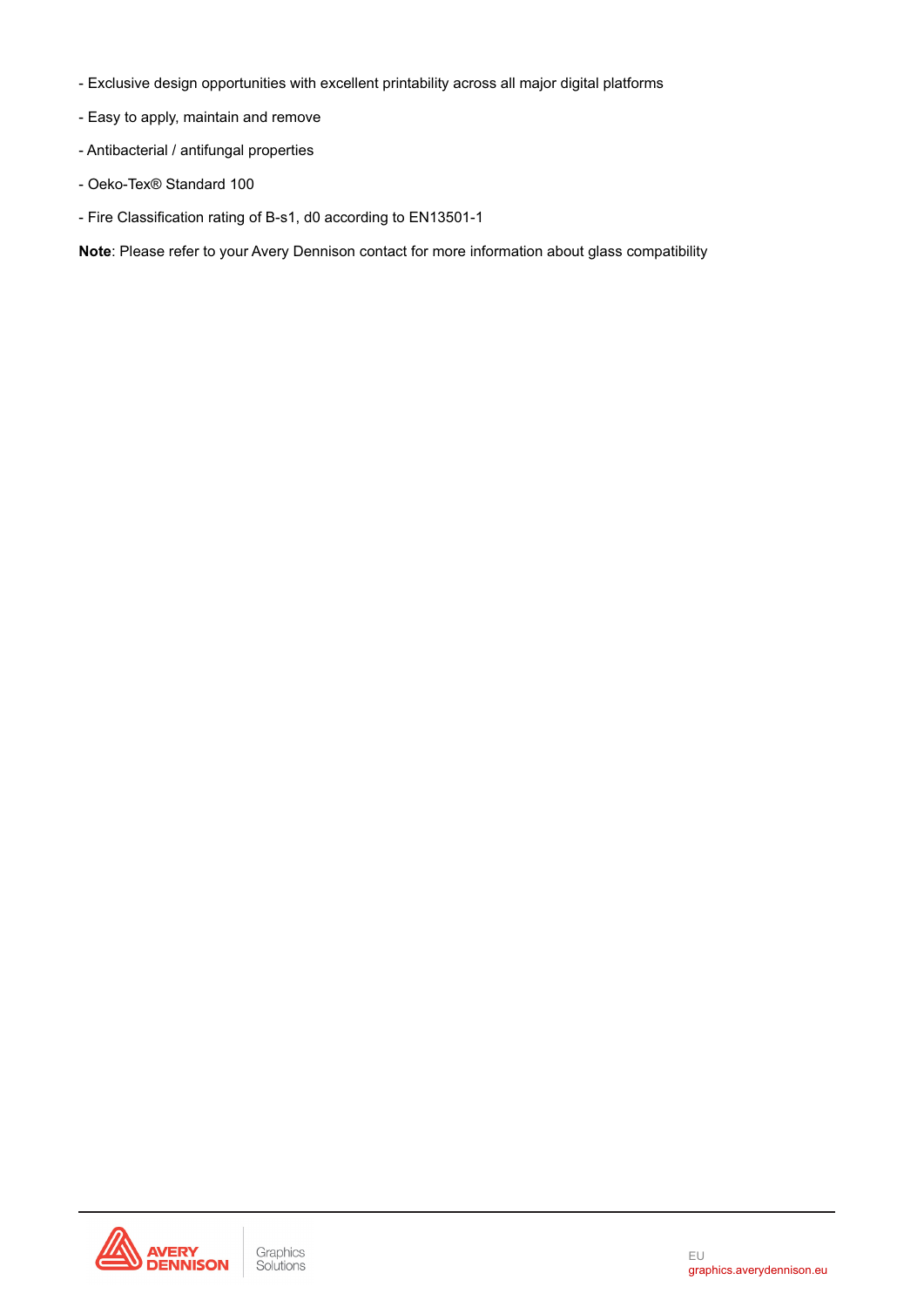## Physical Characteristics

|                                     | Test method <sup>1</sup>     | Results   |
|-------------------------------------|------------------------------|-----------|
| <b>Product</b>                      |                              |           |
| Caliper, facefilm (micron)          | <b>ISO 534</b>               | 300       |
| Weight, facefilm $(g/m2)$           |                              | 210       |
| Weight, total construction $(g/m2)$ |                              | 240       |
| Shelf life (years)                  | Stored at 22° C/50-55 % RH   | 2         |
| Durability <sup>2</sup> (years)     | Unprinted, vertical exposure | 5         |
| <b>Fire Certification</b>           | EN13501-1                    | $B-s1,d0$ |

#### **Temperature range**

Application temperature (Minimum:  $^{\circ}$ C) ≥ 10 °C

**NOTE**: In case of printing, materials have to be properly dried before further processing. The residual solvents could change the products' specific features.

Prior to installation (or printing), Squid® Opaque rolls must rest for at least 1 hour, outside of their original packaging, at a stable temperature of between 15°C and 22°C. Squid® must be kept tightly rolled onto its carton core. In case Squid® Opaque was transported or stored at a temperature below 15°C, the acclimatisation duration must be at least 4 hours.

#### **1) Test methods**

More information about our test methods can be found on our website.

#### **2) Storage Conditions**

Squid® Opaque can be stored in a horizontal position in its original packaging for a period of 2 years in an area with the following characteristics: Temperature from 15-25°C/ 10-55% RH. In order to avoid air bubbles and tunnelling which could cause permanent deformations, Squid® Opaque must always be kept tight around its carton core, with its beginning and end fastened by tape in three evenly distributed places on the roll, i.e. far left, middle and far right. Squid® Opaque rolls can be stored vertically and horizontally. In the latter case, the surface must be chosen so that (imprint) damage is avoided.

#### **3) Durability**

Squid has a service life of minimum 5 years providing that Squid® Opaque is correctly installed on a vertical glass surface and used without any removal and repositioning after the activation of the glue. Strict compliance with the storage, application and maintenance instructions is necessary to ensure the service life of Squid® Opaque.

#### Important

Information on physical and chemical characteristics and values in this document are based upon tests we believe to be reliable and do not constitute a warranty. They are intended only as a source of information and are given without guarantee and do not constitute a warranty. Purchasers should independently determine, prior to use, the suitability of this material to their specific use.

All technical data are subject to change. In case of any ambiguities or differences between the English and foreign versions of this document, the English version shall be prevailing and leading.

2) Durability: The durability is based on middle European exposure conditions. Actual performance life will depend on substrate preparation, exposure



<sup>1)</sup> Test methods: More information about our test methods can be found on our website.